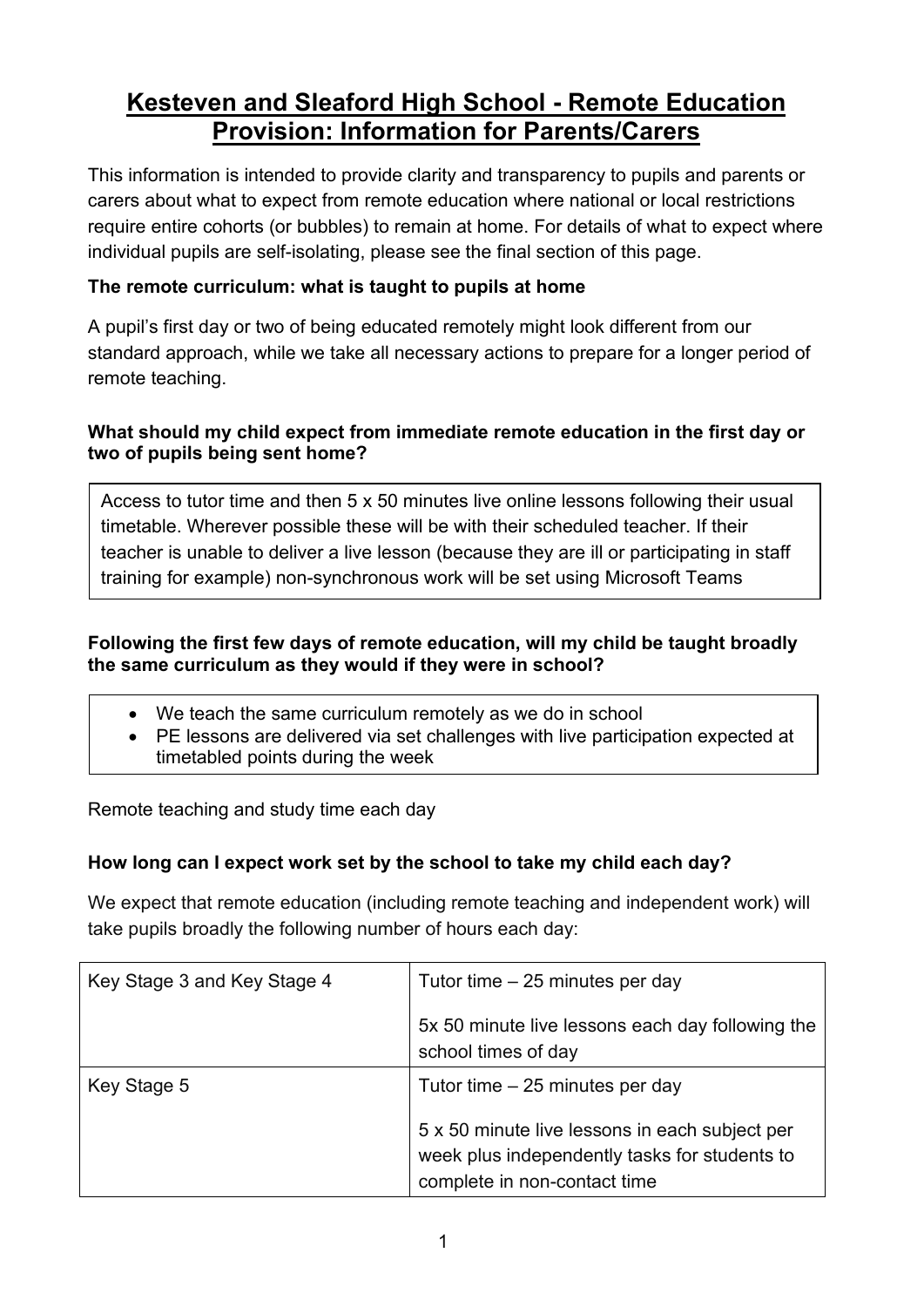#### **Accessing remote education**

#### **How will my child access any online remote education you are providing?**

We use Microsoft Teams for all lesson delivery, assignment setting and feedback. Guides on accessing Teams are readily available to students and all students have had face to face training on how to access earlier in the school year Parents/Carers should contact [icthelp@robertcarretrust.uk](mailto:icthelp@robertcarretrust.uk) for any student account access issues or password resets from the e-mail address they have registered with the school

#### **If my child does not have digital or online access at home, how will you support them to access remote education?**

We recognise that some pupils may not have suitable online access at home. We take the following approaches to support those pupils to access remote education:

- Parents/Carers should contact the students Head of Year to see if they qualify for one of the government provided laptops or dongles the school may be able to lend to them
- The school has a small number of portable devices that can be lent to students who can't get online. Parents/Carers wishing to discuss this should contact their child's Head of Year in the first instance
- For students with online access but who qualify for the provision of additional free data please complete [this form](https://forms.office.com/Pages/ResponsePage.aspx?id=4I_ewOP1L06Lz_HFSzjyi5N1ThQ1JRlNu21SUUb14o1UNjE0SEw4WjNSVVU0M0tUV1VDTUc5VFBKTyQlQCN0PWcu)
- We can also discuss in school support for students who are unable to access our remote curriculum from home. Please contact enquiries  $@$  kshs.uk if the solutions above are not relevant

#### **How will my child be taught remotely?**

#### **We use a combination of the following approaches to teach pupils remotely:**

Some examples of our remote teaching approaches include:

• live teaching (online lessons) – this is our main strategy and enables students to interact with their teachers and fellow classmates, receive prompt feedback and seek advice in their learning every day

In addition, students have access to:

- textbooks and reading books pupils have at home
- commercially available websites supporting the teaching of specific subjects or areas, including video clips or sequences
- sessions delivered in conjunction with the school by some external agencies e.g. for careers talks, motivational study skills sessions, careers 1:1 appointments, counselling sessions

#### **Engagement and feedback**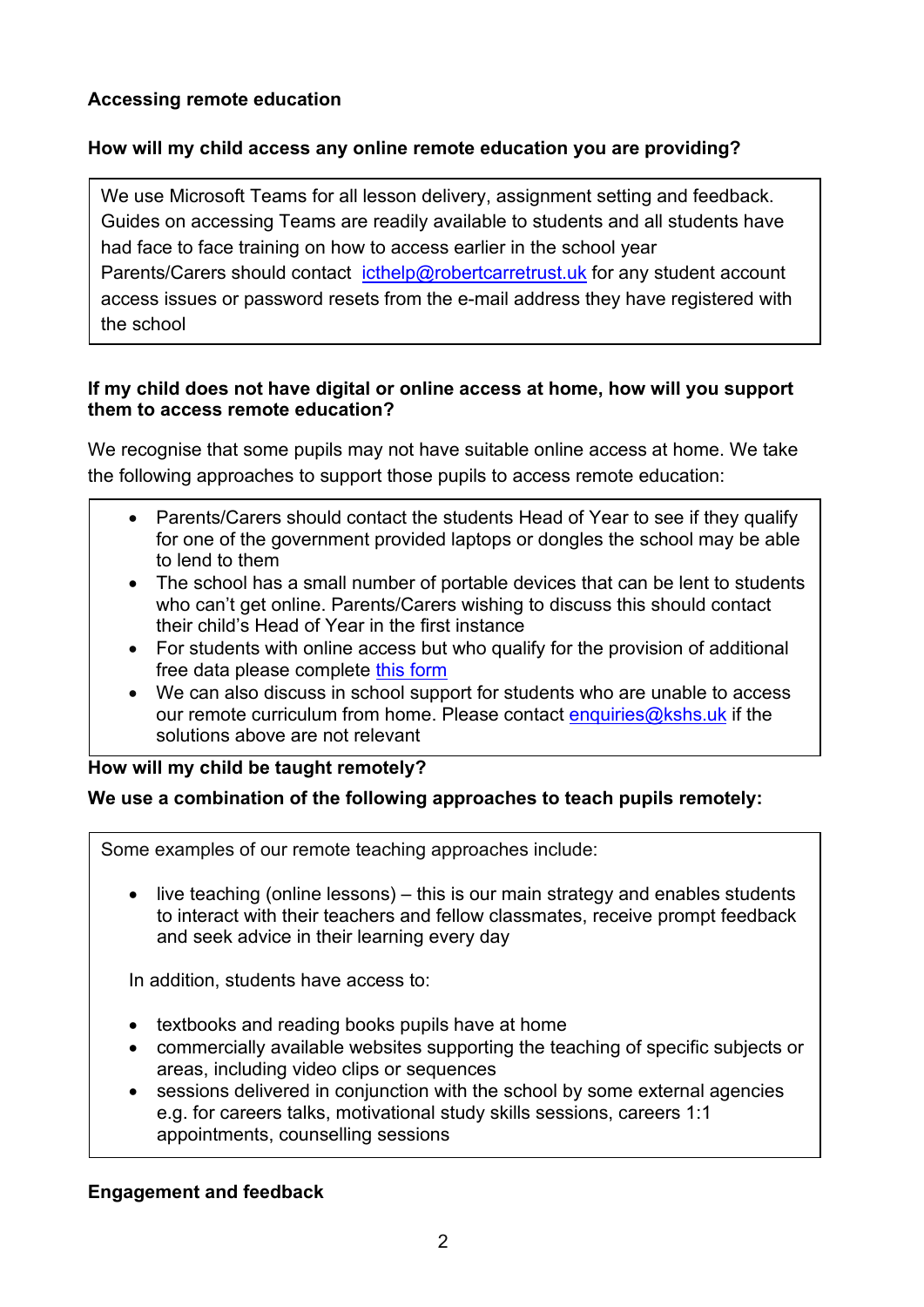#### **What are your expectations for my child's engagement and the support that we as parents and carers should provide at home?**

#### We expect:

Students to log on to Microsoft Teams for all tutor time sessions and for each lesson every day unless they are ill or attending prescheduled appointments. Work to be submitted as set by teachers

Parents/Carers to facilitate their child's access to online learning wherever possible and to contact the school if it is not in order to discuss a mutually supportive solution. The school day runs from 8.45am-3.30pm with built in breaks and additional hourly screen breaks. Parents/Carers are expected to ensure that their child is engaging at these times

If their child is unable to attend an online lesson parents/carers should notify the school of an absence in the same way as they would a face to face absence

#### **How will you check whether my child is engaging with their work and how will I be informed if there are concerns?**

Staff are required to take a register of attendees to each lesson and monitor participation. They report on engagement and attendance every 2-3 weeks and this information is used to identify students for commendation and those who require further support and intervention to attend lessons

Staff are notified of absent students by student services

Head of Year or learning support assistants contact parents/carers directly if a student is failing to engage as laid out above

#### **How will you assess my child's work and progress?**

Feedback can take many forms and may not always mean extensive written comments for individual children. For example, whole-class feedback or quizzes marked automatically via digital platforms are also valid and effective methods, amongst many others. Our approach to feeding back on pupil work is as follows:

Students receive regular feedback on their work and their progress by:

- In lesson verbal feedback from their teacher
- Automatically marked quizzes and assessments via digital platforms
- Teacher marked assignments uploaded via Teams
- Formal tracking reports sent home to parents
- Engagement tracking commendation letters sent home

#### **Additional support for pupils with particular needs**